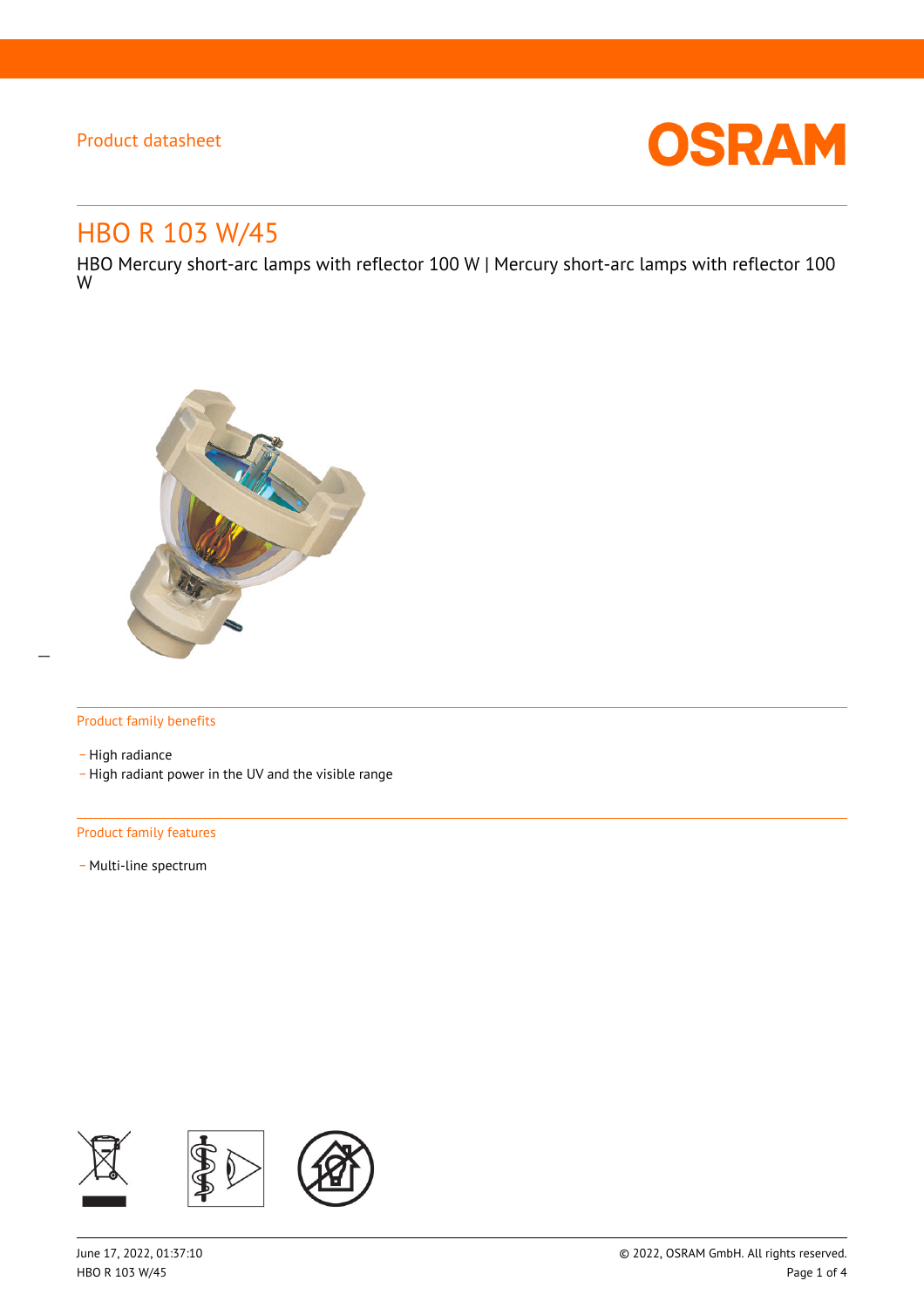## Technical data

# **Electrical data**

| Type of current | DC       |
|-----------------|----------|
| Rated wattage   | 100.00 W |
| Nominal wattage | 100.00 W |

## **Photometrical data**

| $3.8 / 5.0 W^{1}$ |
|-------------------|
|                   |

1) Aperture 3 mm round / Aperture 5 mm round

## **Light technical data**

| <b>Focal length</b> | mm |
|---------------------|----|
|                     |    |

# **Dimensions & weight**



| <b>Diameter</b>                             | 68.0 mm  |
|---------------------------------------------|----------|
| Length with base excl. base pins/connection | 77.00 mm |

## **Lifespan**

| Lifespan | 300<br>,,,,, |
|----------|--------------|

## **Additional product data**

| Base anode (standard designation)   | Pin |
|-------------------------------------|-----|
| Base cathode (standard designation) | Pin |

# **Capabilities**

| <b>Burning position</b> | D20   |
|-------------------------|-------|
| Application             | Other |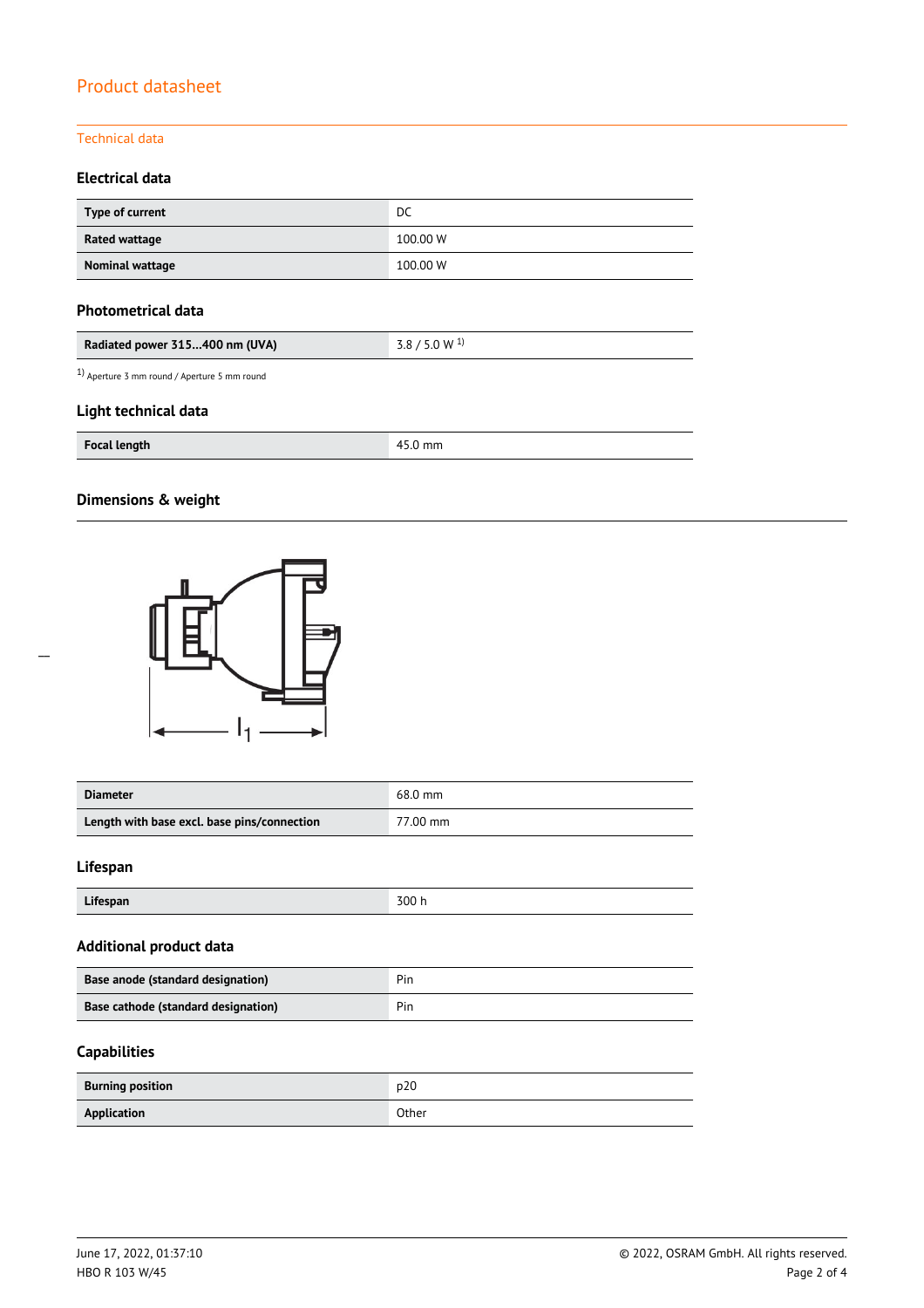#### **Environmental information**

# **Information according Art. 33 of EU Regulation (EC) 1907/2006 (REACh)**

| Date of Declaration               | 01-01-2022                                                                                           |
|-----------------------------------|------------------------------------------------------------------------------------------------------|
| <b>Primary Article Identifier</b> | 4050300405957                                                                                        |
| Candidate List Substance 1        | Lead                                                                                                 |
| CAS No. of substance 1            | 7439-92-1                                                                                            |
| <b>Safe Use Instruction</b>       | The identification of the Candidate List substance is<br>sufficient to allow safe use of the article |
| Declaration No. in SCIP database  | cce3d02b-c5cd-4be4-8e72-a79d159780b6                                                                 |

# Country specific information

| <b>Product code</b> | <b>METEL code</b> | SEG-No. | <b>STK-Number</b> | UK Org                   |
|---------------------|-------------------|---------|-------------------|--------------------------|
| 4050300405957       | OSRHBOR10345      |         | $\sim$            | $\overline{\phantom{a}}$ |
| 4050300405957       | OSRHBOR10345      |         |                   | $\overline{\phantom{a}}$ |